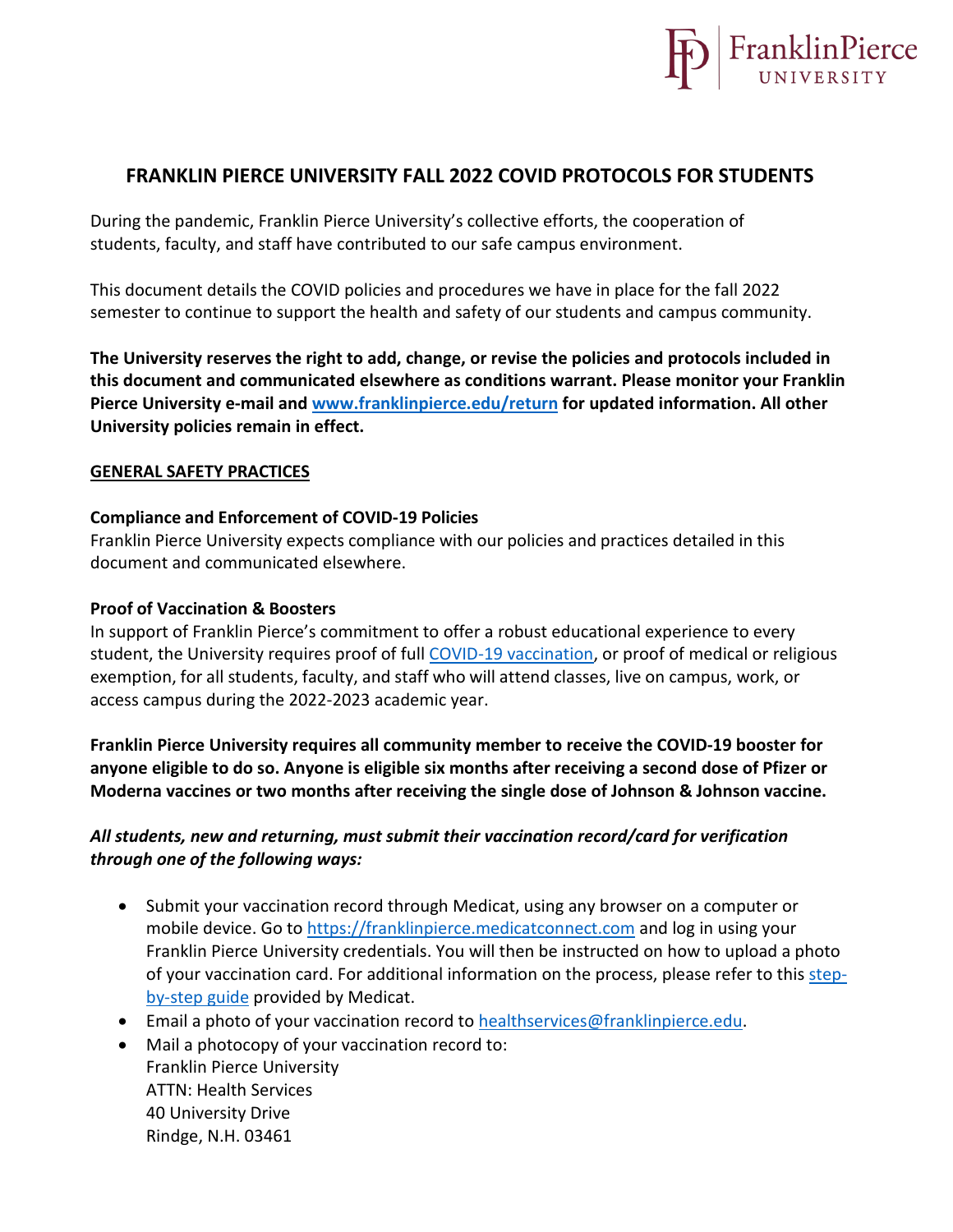• Bring a photocopy of your vaccination record to the Health Services Office, located on the plaza level of Granite Hall. Students who choose this option should email or call ahead (603- 899-4130) to ensure a staff member is available to meet you.

FranklinPierce

*Note: An approved exemption from COVID-19 vaccination is only applicable to the Franklin Pierce University Rindge Campus or Academic Centers. It is not applicable to any off-campus experiential learning opportunity, including but not limited to clinical assignments, internships, student teaching locations, or practicums. Students must follow the requirements of each organization.*

### **MASKS AND FACE COVERINGS**

Masks may be required in the certain settings with higher than normal traffic including the Library, Field House, and the Bubble. Additionally, faculty may require students in their classrooms to wear masks. Students are expected to comply with this requirement or be subject to a Student Conduct review.

## *Franklin Pierce University reserves the right to decline entry to campus to any individual who does not comply with current vaccination and masking policies.*

#### **GENERAL HEALTH AND WELLNESS PRACTICES**

All members of the community are advised to follow personal hygiene and other practices to prevent the spread of the virus, including:

- Washing hands with soap for 20 seconds or more, and if soap and water are not readily available, using a hand sanitizer that contains at least 60 percent alcohol;
- Avoiding touching of the face, eyes, or mouth;
- Coughing and sneezing into a tissue or your elbow rather than into your hands; and
- Monitor your health daily, including for any known [symptoms of COVID-19](https://www.cdc.gov/coronavirus/2019-ncov/symptoms-testing/symptoms.html) which can include, but are not limited to: cough, fever, shortness of breath, loss of taste and smell, aches, chills, sore throat, nasal congestion, nausea, vomiting, and diarrhea.

# **Protocols for Symptoms, Exposure, or Positive COVID-19 Test Results for Commuting and On-Campus Residential Students**

Students diagnosed with COVID-19, those experiencing symptoms, or those who have been in contact with someone diagnosed with COVID-19 should isolate to the extent possible, wear a mask, and contact [Health Services](mailto:healthservices@franklinpierce.edu) immediately.

Students isolating or quarantining will be subject to the CDC recommended standards and will require Health Services approval before being cleared. Limited space will be available on the Rindge Campus for quarantining and isolating students. Students who reside within New England and New York must return home for their isolation or quarantining period.

Students that are isolating or quarantining on the Rindge Campus will be permitted to leave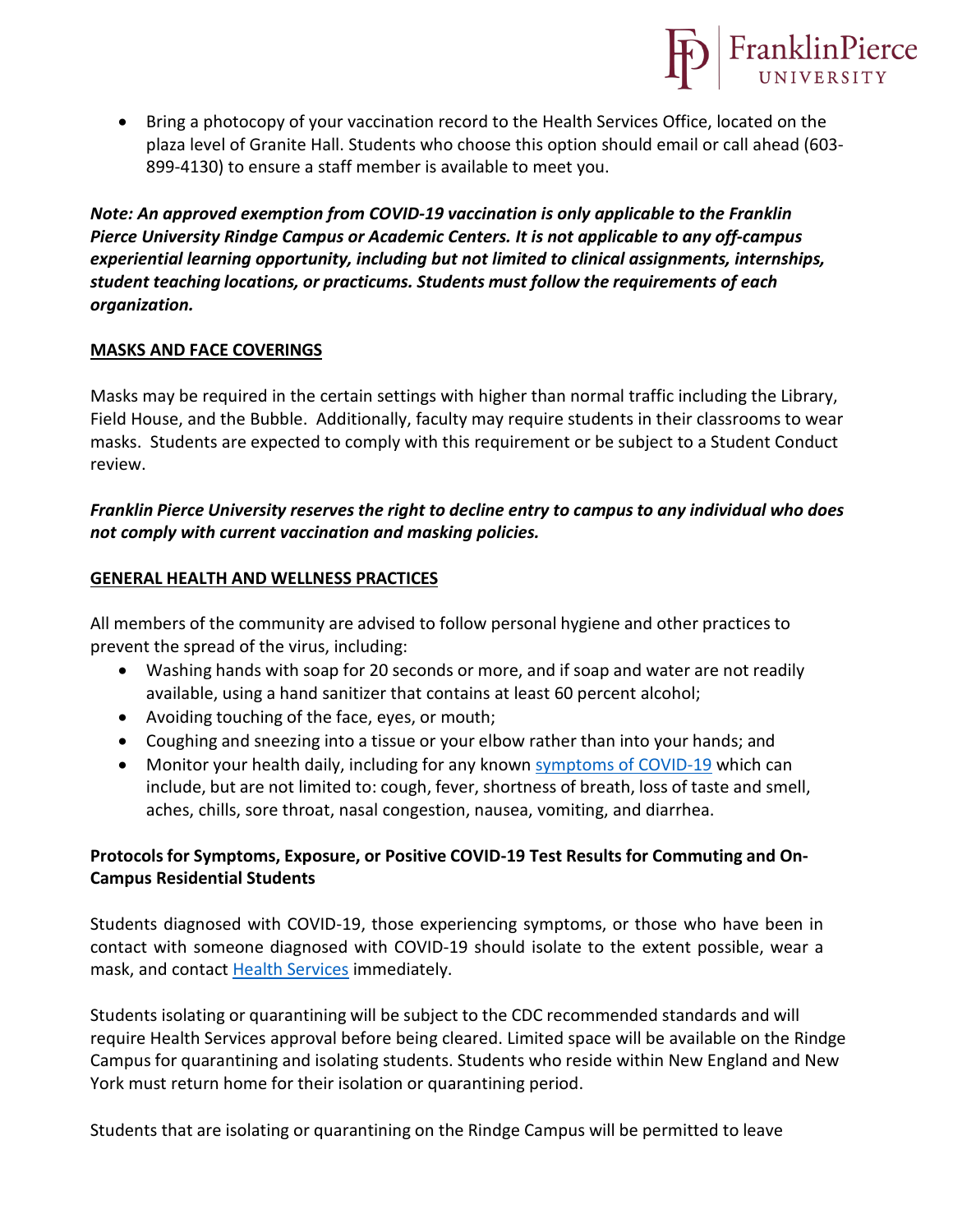

isolation/quarantine, with mask on, for two reasons:

- Solo exercise, outside; and
- To walk to the student center to get grab and go meals each day and during the times specified.

Students in isolation or quarantine should not socialize with other individuals during this time.

For those off-campus, the following are recommendationsfor effective isolation and quarantine:

- Monitor your symptoms. If you have an emergency warning sign (including trouble breathing), seek emergency medical care immediately.
- Stay in a separate room from other household members, if possible.
- Use a separate bathroom, if possible.
- Avoid contact with other members of the household and pets.
- Don't share personal household items, like cups, towels, and utensils.
- Wear a mask when around other people if able.

## Learn more about what to do if you [are sick](https://www.cdc.gov/coronavirus/2019-ncov/if-you-are-sick/steps-when-sick.html) and how to [notify your](https://www.cdc.gov/coronavirus/2019-ncov/daily-life-coping/contact-tracing.html) contacts.

If you have no symptoms, you can be with others after five days have passed since you had a positive viral test for COVID-19.

In addition to confirmed (or presumptive positive cases), the University reserves the right to prohibit a student, employee, or another individual exhibiting symptoms of COVID-19 or who was exposed to COVID-19 from entering campus facilities in the interest of protecting the health and safety of our community.

For fall 2022, students who test positive will be asked by an FPU contact tracer to self-report their contacts and information, if known, via a Contact Tracing form link. Every student who is listed as a contact will receive an email from Health Services with additional guidance for follow up. Students identified as contacts to a positive case of COVID, if fully vaccinated and boosted, are not required to quarantine, but should wear a mask and be tested if they become symptomatic. Students who are not vaccinated and/or boosted should wear a mask and quarantine.

## **RETURN TO CAMPUS/MOVE IN**

At this time, a negative PCR test will be only required for any exempted student regardless of residential status, to return to campus and start in-person classes. The test must be administered no further out than five days prior to arrival unless otherwise approved by the Director of Health Services. Exempted students who do not have a negative test on file in Health Services will not be permitted to move in or begin classes.

An exempted student moving in must have their negative test verified by Health Services before being permitted to pick up their keys. To verify test results, students must bring a printed copy of the negative test result during their move in time slot. Students will also be retested upon arrival